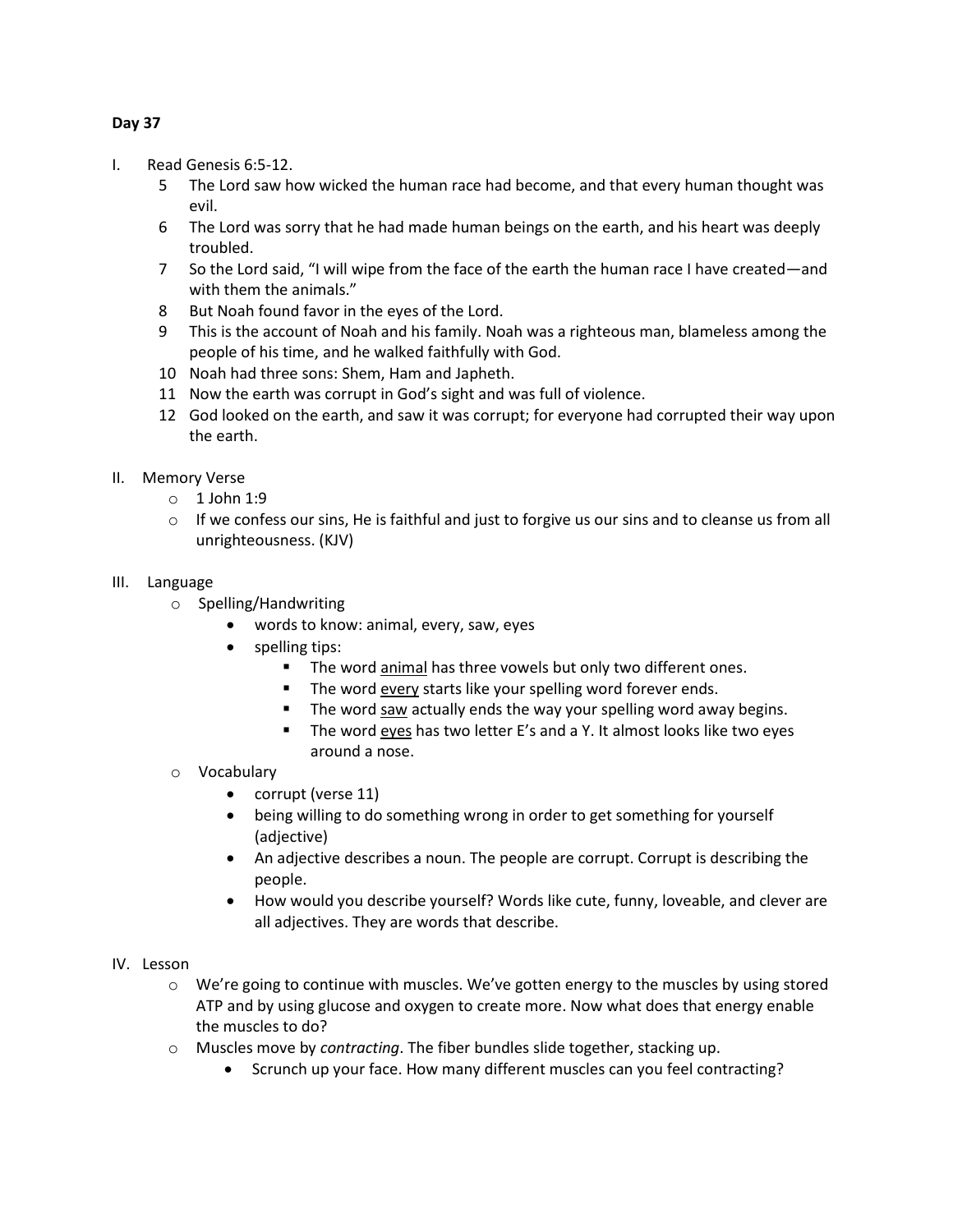- Contract lots of different muscles in your body. How can you make the muscles at the base of your thumb contract?
- $\circ$  The opposite motion is when a muscle relaxes. Contract and relax  $\bullet$  different muscles in your body. Feel your muscles with your hands. What do you  $\bullet$  feel happening? Can you feel a muscle get shorter and longer?
- $\circ$  Maybe the easiest place to see your muscle stack up and then flatten  $\sim$   $\sim$   $\sim$  again is in your biceps. That's the muscle you flex when you bend your elbow.
- $\circ$  Muscles move our bones, but they aren't attached to the bones.  $\Box$  They are attached to something called *tendons*.
- $\circ$  Tendons are strong and flexible but they can't stretch. This combination allows them to be pulled by the muscle. It's attached to the muscle on one end and to the bone on the other end. When the muscle contracts and tugs on the tendon, it pulls the bone along with it.
	- This isn't an exact demonstration of how tendons work, but you could pretend your pen or pencil is a tendon. Two people can hold onto its two ends. One hand holding the pencil is the muscle and the other is the bone. The muscle contracts and pulls on the tendon. What happens to the bone?
	- Next time you are eating chicken drumsticks, look for bones, muscles and tendons. Tendons are the white strings you will find. The bone I'm sure you can find. What's the muscle?
		- The meat you are eating! The strings of meat are bundles of muscle fibers.
- $\circ$  Muscles don't have to be attached to bones. Can you find muscles in your body not attached to bones?
	- They can be attached to your skin which is how you can smile!
- o You control the muscles we've been talking about, but you don't have control over all of your muscles. There are *involuntary muscles*, which are muscles that work instinctively, without your thinking about it. They work without you controlling them.
- $\circ$  Your heart muscles squeeze and pump your blood through your body without you having to think about it. Your muscles expand your rib cage and let in air so that you can breathe, without your thinking about it. Those are involuntary muscles.
- $\circ$  There are lots of involuntary muscles. Can you think of other things your body does without your thinking about it?
	- One way involuntary muscles work is to take the food you eat and get it through your body. Once you swallow your body takes over.
- o Another way your muscles work involuntarily is by your *reflexes*. You can close and open your eyes voluntarily, meaning you can choose when you want to open and close them. But the same muscles can work by reflex, which is what happens when you blink. Your body does it without your having to think about it. It's a reflex God gave us to protect us. It protects our eyes.
- o Can you think of any other reflexes you have?
	- Sneezing is a reflex.
	- You pull your hand away from something hot without having to decide you should.
	- What about your response to a tickle?
	- Shivering is also a reflex.
- o Recall: What are involuntary muscles? What attaches muscles to bones?
	- muscles that work without us controlling them
	- tendons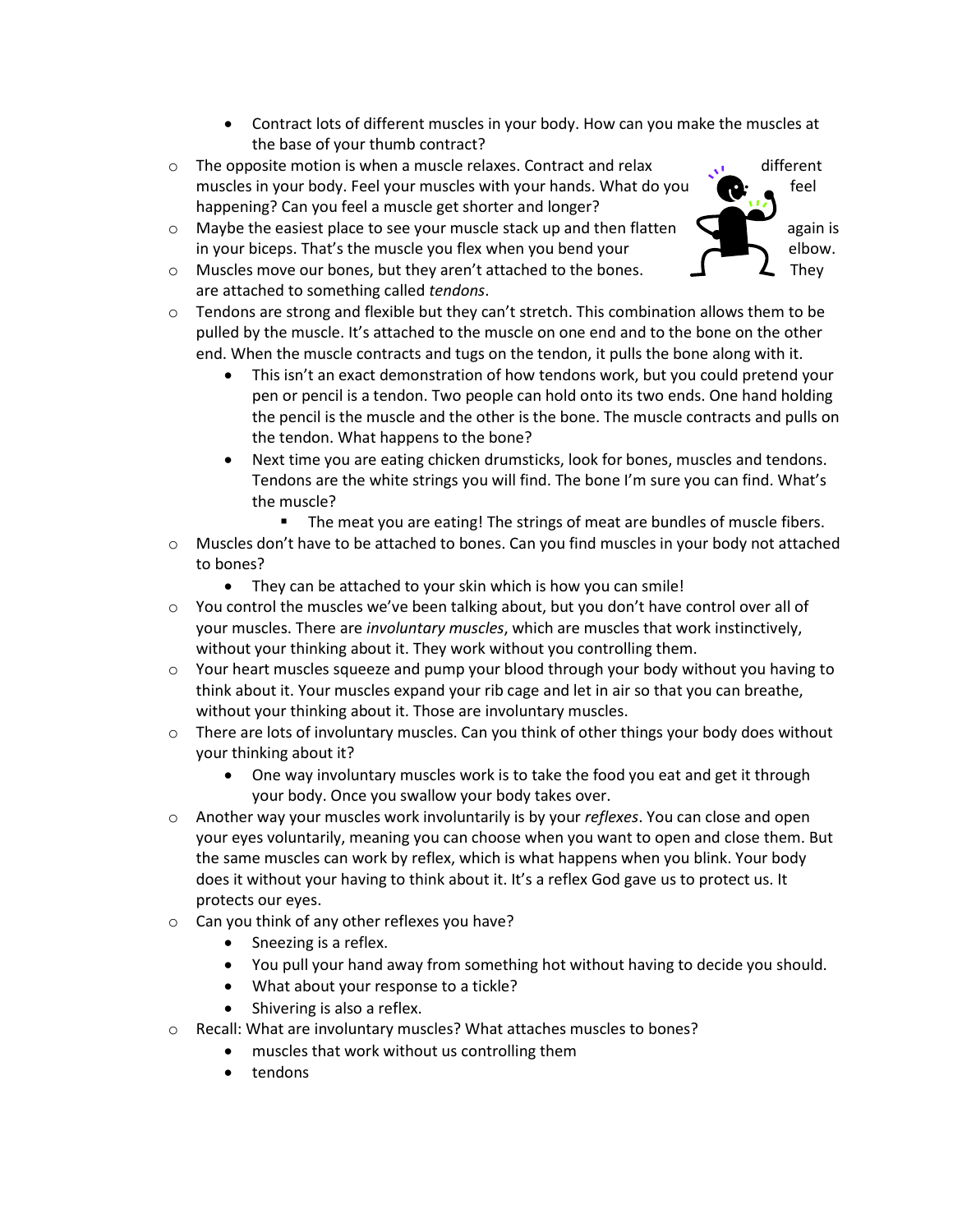o Explore more: Think about involuntary muscles as you go throughout your day and your voluntary ones. You use muscles constantly. Maybe you could watch a video about how muscle fibers get bigger and how they stack up and relax.

## V. Discussion

o God called Noah's generation violent. How do you think God would describe your parents? How would He describe you?

## VI. Writing

- o Complete your worksheet for today.
- o You are going to write adjectives, words that describe the nouns.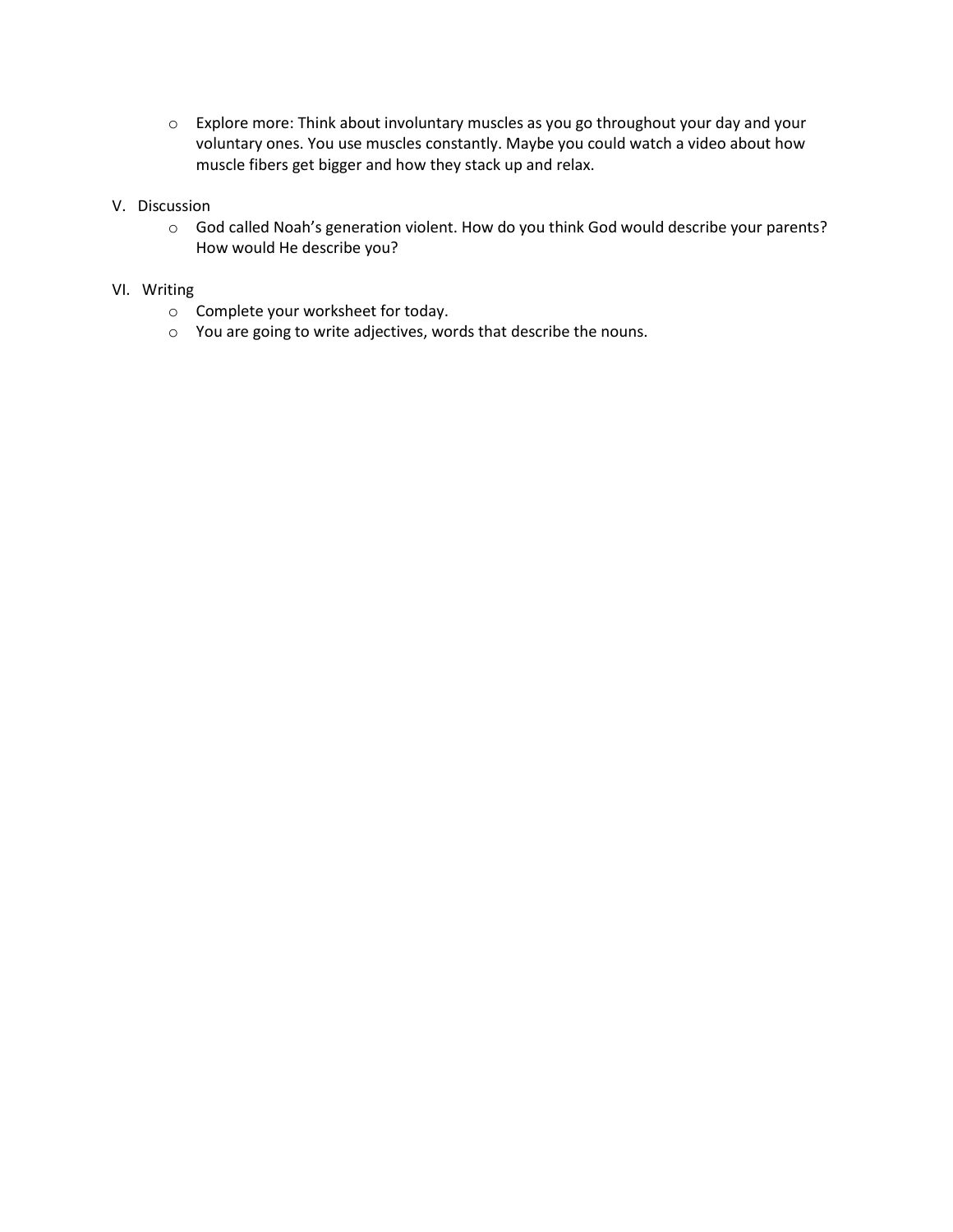## **Day 77**

- I. Read Genesis 20:9-18. This is the continuation of the story of Abimelech taking Sarah.
	- 9 Then Abimelech called Abraham and said to him, "What have you done to us? And how have I sinned against you, that you have lied to me?"
	- 10 And Abimelech said to Abraham, "What did my kingdom do against you, that you have done this thing to us?"
	- 11 Abraham said, "I thought that you didn't fear God and that you would kill me because of my wife.
	- 12 Besides, she actually is my sister, the daughter of my father, but not the daughter of my mother, and she became my wife.
	- 13 I asked Sarah a favor, to tell everyone that I am her brother."
	- 14 Abimelech then took sheep and oxen and male and female servants, and gave them to Abraham, and restored his wife Sarah to him.
	- 15 Abimelech said, "You may settle in my land wherever you please."
	- 16 To Sarah he said, "I have given your brother a thousand pieces of silver; it shows that you have not committed any sin and before everyone you are cleared of any wrongdoing."
	- 17 Abraham prayed to God, and God healed Abimelech and his wife and his maids, so that they had children.
	- 18 For the Lord had closed all the wombs of the household of Abimelech because of Sarah, Abraham's wife.
- II. Memory Verse
	- o 2 Peter 3:9
	- $\circ$  The Lord is not slow about His promise, as some count slowness, but is patient toward you, not wishing for any to perish but for all to come to repentance.

## III. Language

- o Spelling/Handwriting
	- words to know: thousand, please, clear, sister
	- spelling tips:
		- The word thousand has the word sand at the end of it. It starts with the word thou. The vowel sound is the same spelling as in the word out.
		- In the word please, there is a silent E, but there are also two vowels making the E sound. It's the same vowel spelling pattern as in the words each and beast.
		- The word clear has that same E sound spelling pattern. It ends just like your spelling word year.
		- The word sister ends just like water.
- o Vocabulary/Grammar
	- restore (verse 14)
	- to bring something back to its normal condition (verb)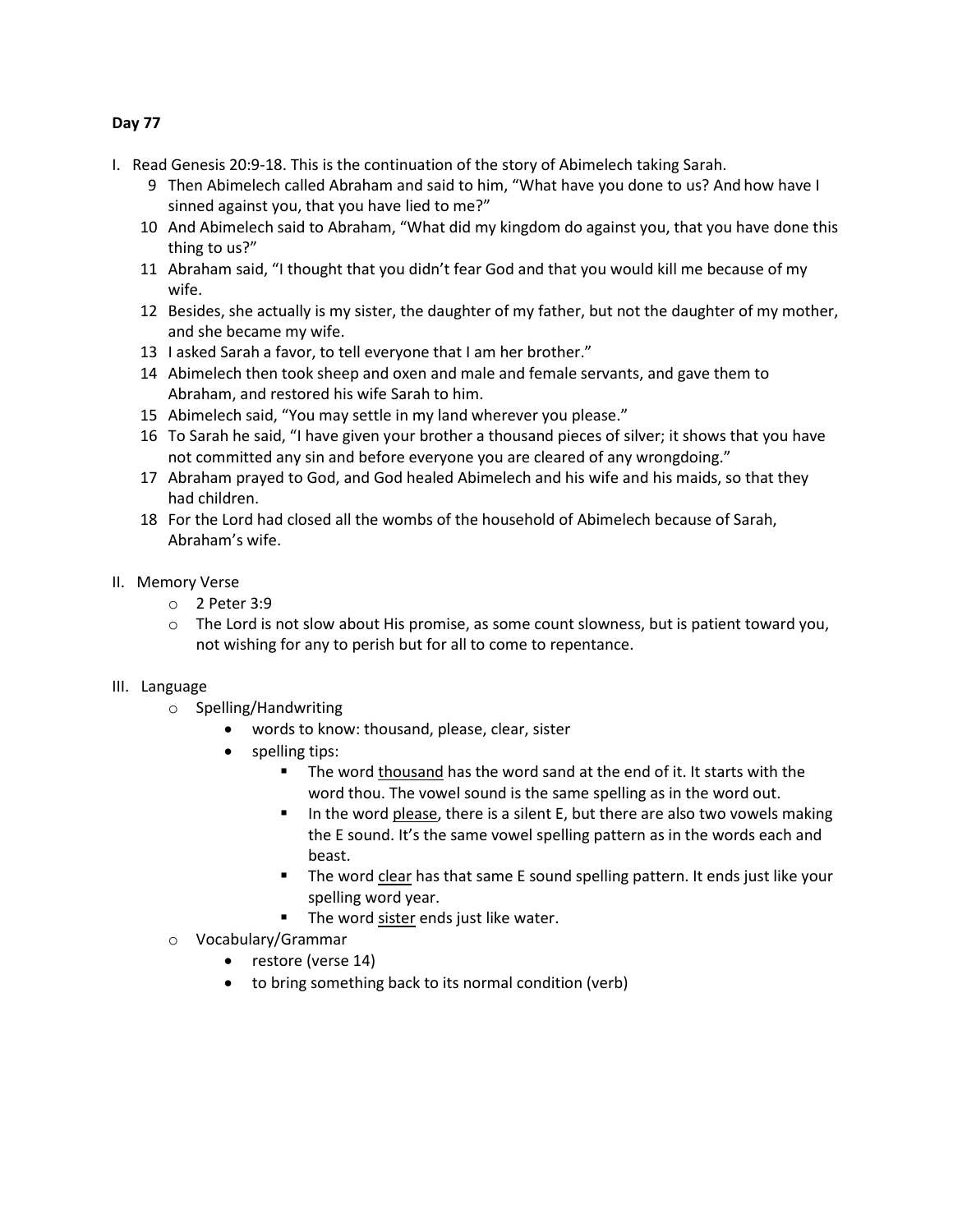- IV. Lesson
	- o Today we're going to learn about one of the animal gifts Abraham received, oxen.
		- The first thing that comes to mind when I think of oxen is the Oregon Trail! When my kids would act out the Oregon Trail, some kids would always have to be the oxen.
	- o Oxen is the plural of the word ox. They are related to cows; they are kind of like cousins. We don't eat them, though, like most of us do cows. We use them for work.
	- o Look at this ancient drawing of oxen and then a modern picture of them being used.



o Below is a picture from India. (By Antônio Milena/ABr. [CC BY 3.0 br (http://creativecommons.org/licenses/by/3.0/br/deed.en)], via Wikimedia Commons)

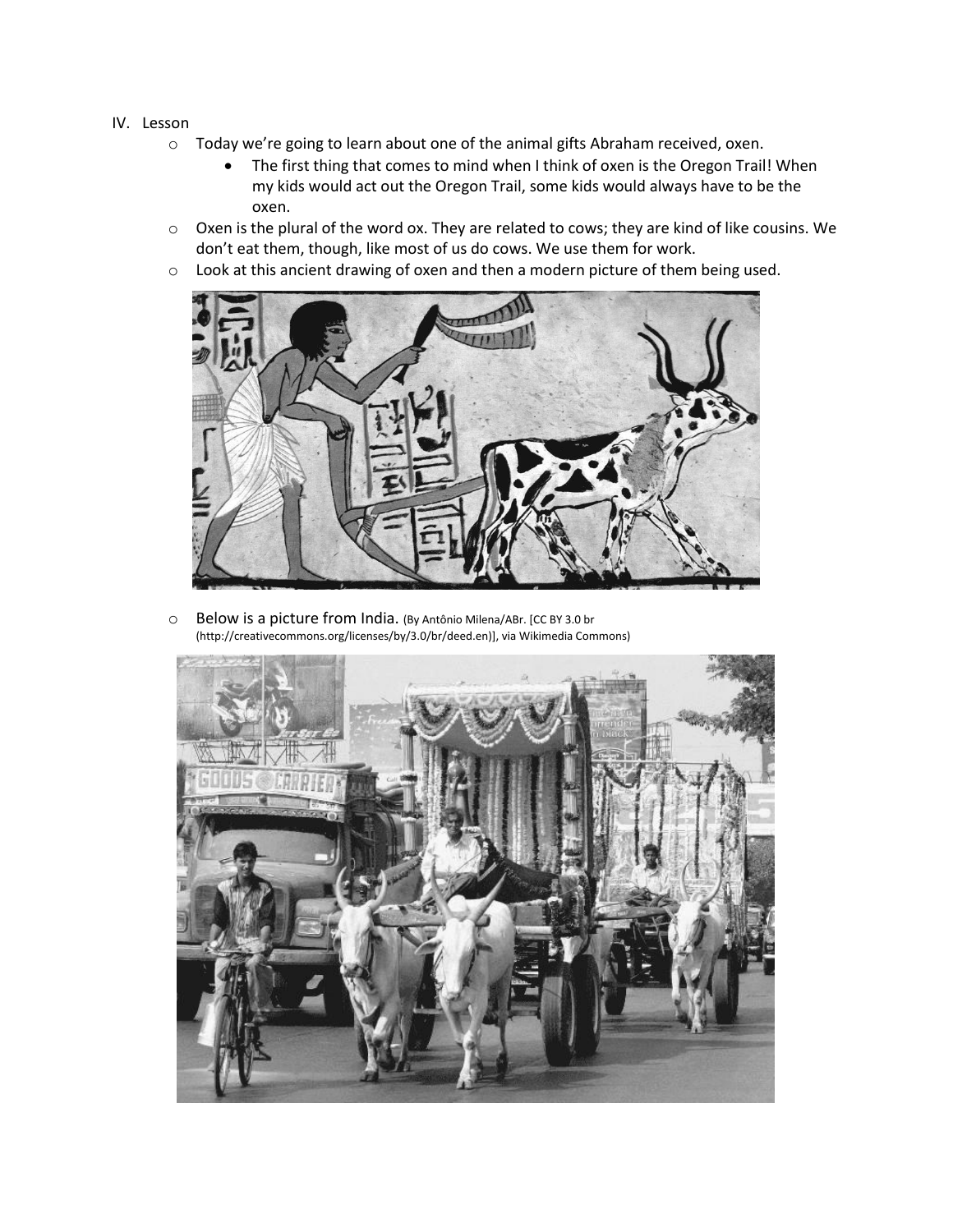- o How are oxen used?
	- They are used in farming. Even today they are used to pull ploughs like in that drawing.
	- They are also used to pull carts.
- $\circ$  This isn't from our reading today, but I mentioned the Oregon Trail. It was one place where oxen were used to pull loads.
- $\circ$  In the first half of the 19<sup>th</sup> century, the US government was interested in opening up the western part of the country. About a third of what we know as America had just been bought from France in a trade known as the Louisiana Purchase. The new land covering the entire center of the country needed to be explored and settled.
	- Take a look at the map showing America at the time of the Louisiana Purchase. It's in the map book for Day 77. The original colonies along the east coast were states. Other areas east of the Mississippi River were considered "territories." Florida and much of the southwest belonged to Spain.
- $\circ$  The US government sent out a team to establish a colony in what was known as Oregon country.
	- It was a long road in between, literally.
	- The Oregon Trail from Independence, Missouri to Willamette Valley, Oregon covered about 2000 miles (3200 km).
		- Take a look at the Oregon Trail map for Day 77 in the map book.
		- Independence, Missouri is known as a jumping off point, or where people joined others to head off on the trail.
	- Consider that most people had to walk that distance; they walked halfway across America.
	- The oxen pulled their wagons full of supplies. They didn't carry people for the most part.
- o The Oregon Trail was the path taken by those wanting to *migrate* west. Can you hear the connection between the words migrate and immigration? It's easier to see it than to hear it. To migrate means to move from one place to another, especially traveling a far distance and often to find work.
	- Early migrants to Oregon had to clear the path for others, again, literally. They chopped down what was in their way and made roads for the wagons.
- $\circ$  It wasn't only hard physically; it was a dangerous trip. Can you think of dangers they might have faced on the way?
	- The most common cause of death was disease.
	- Another common cause of death was accidents, especially gun accidents. People were accidently shot or their guns malfunctioned.
		- Those travelling west were afraid of Native Americans, even though for the most part they didn't need to be. They bought and brought guns even if they weren't experienced in using them. Inexperience isn't the best idea around weapons.
	- But even with all that, the most dangerous part of the trip was crossing rivers. Can you guess why?
		- There were no bridges yet.
		- They would have to walk across the rivers or float across. Walking across could work if it wasn't too deep and if the water wasn't flowing to quickly. People could get swept away.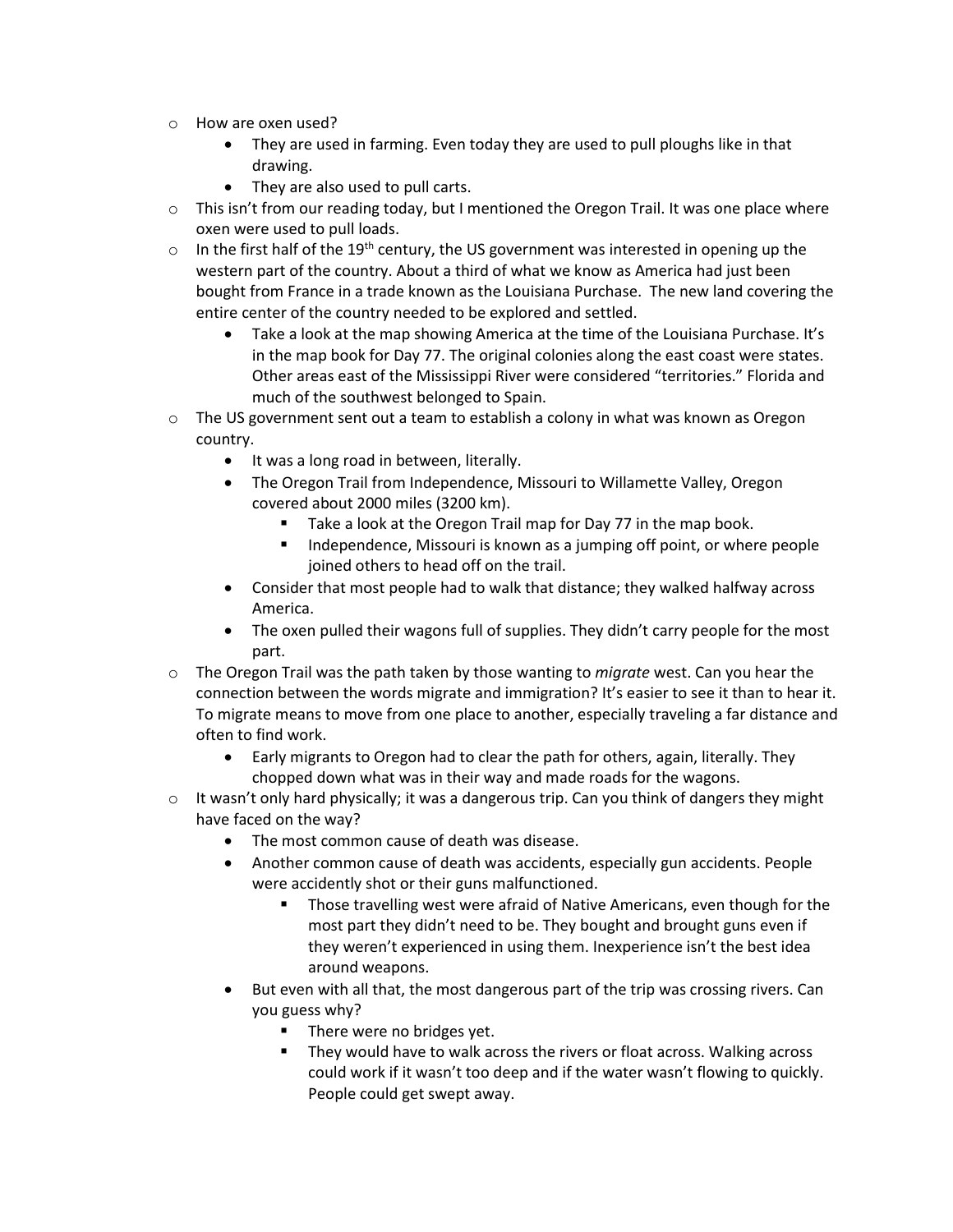- To float across they balanced their wagons on rafts or canoes. It was difficult and not uncommon for a wagon to tip over and fall into the water.
- Native Americans were hired to help with the crossings of either kind.
- Oxen had to walk or swim to the other side. Sometimes Native Americans would help by pulling the front animals by reigns so that the others would follow and they could help pull the load across.
	- This was dangerous for oxen as well and it was also possible for them to drown if the waters were too rough.
- o Recall: Where was the jumping off point for the Oregon Trail? Are oxen cows? What makes them valuable?
	- Independence, Missouri
	- no
	- They pull heavy loads.
- $\circ$  Explore more: Learn more about the Oregon Trail. There are lots of stories. Why were they going west?

#### V. Discussion

- o Abraham made an assumption about Abimelech that proved to be false. Abraham decided that Abimelech didn't have the fear of God, but we read about Abimelech's integrity before God. The problem with assumptions is that we often don't know they are wrong, or we don't find out they are wrong until later.
- $\circ$  Can you remember a time when you made an assumption? You probably make them all the time! Can you remember a time when you made a false assumption? What happened?
- o How can you keep from making false assumptions?
- o (Note: Another discussion topic is how God opens and closes wombs.)

## VI. Writing

- o Complete your worksheet for today. Make a drawing like the ancient one of the oxen. Your ox doesn't need to be farming.
- o Then write a sentence about what your ox is doing.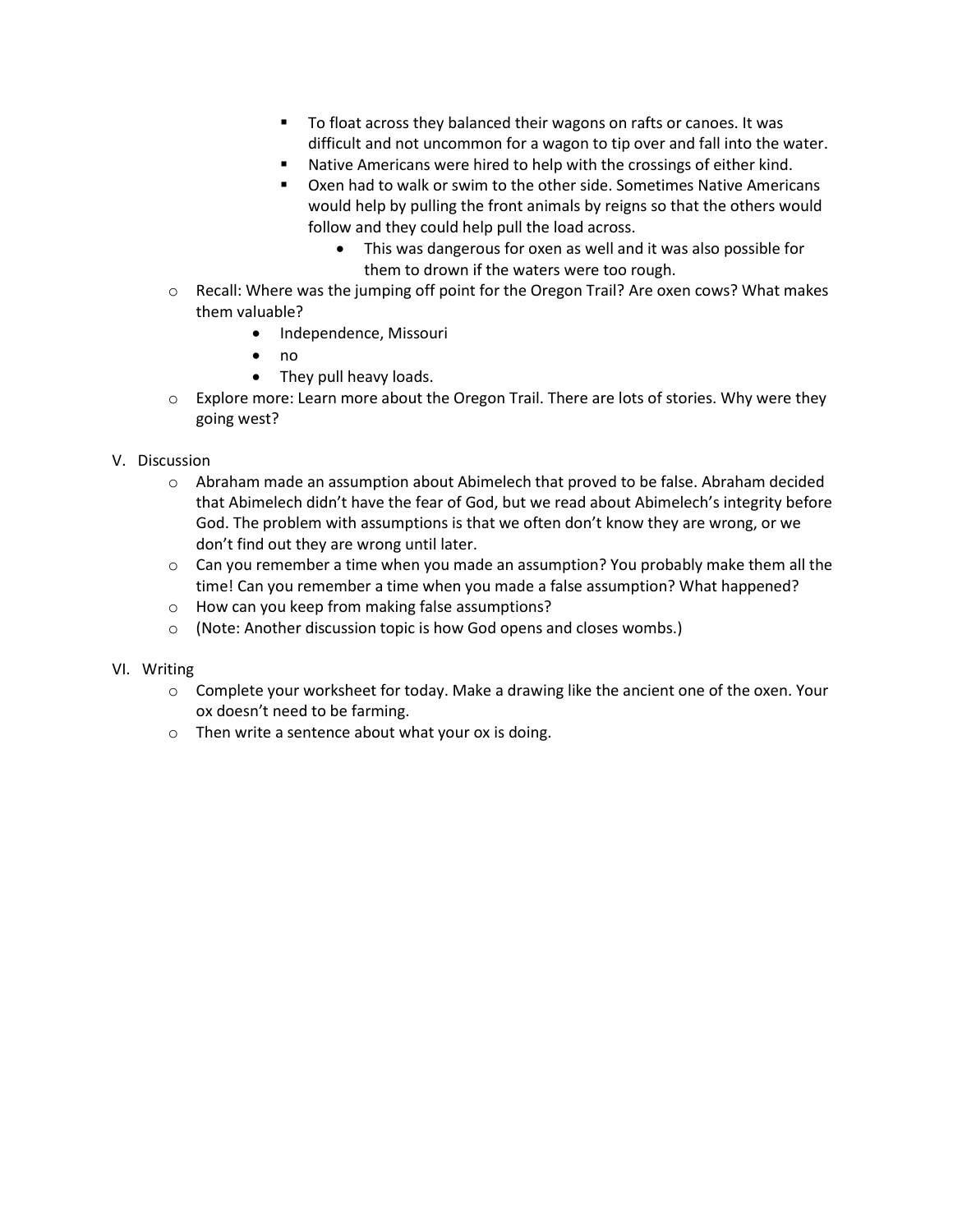## **Day 92**

I. Read Genesis 23:12-16.

- 12 And Abraham bowed before all of the people there.
- 13 He spoke to the owner of the field so that everyone could hear, saying, "I will give the price of the field, accept it from me that I may bury my dead there."
- 14 He answered Abraham, saying to him,
- 15 "My lord, listen; a piece of land worth four hundred shekels of silver, what is that between me and you? Bury your dead."
- 16 Abraham listened and weighed out four hundred shekels of silver, commercial standard.

## II. Memory Verse

- $\circ$  John 11:25
- $\circ$  Jesus said to her, "I am the resurrection and the life; he who believes in Me will live even if he dies."

## III. Language

- o Spelling/handwriting
	- words to know: price, could, bowed, standard
	- spelling tips:
		- The word price follows the rule that a C followed by an E has its soft sound.
		- The word could has the same vowel spelling pattern as your spelling words ground and sprout.
		- The word bowed has the same vowel spelling pattern as your spelling word now and power.
		- The word standard starts with the word stand and ends with ARD.
- o Vocabulary
	- standard (verse 16)
	- accepted as normal, or a level of quality (noun, adjective)

## IV. Lesson

- o Silver is weighed out as a measure, "commercial standard." That means there is a standard weight used in selling.
- $\circ$  When my family lived in Istanbul, we had a bazaar set up on our street every Sunday. Poles held up tarps for blocks and two rows of wooden tables lined the two sides of the street. There were clothes and school supplies for sale, but the majority of the bazaar sold food. Some things were sold by item, for instance six TL (Turkish Lira) for one tub of butter, but mostly, food was sold by weight.
	- You would ask for a kilogram of apples or whatever you wanted to buy. Some would give you a bag and you would choose your own. Others would choose for you. Always look for the booths where you can choose your own!
	- They would put your apples on the one side of the balance scale.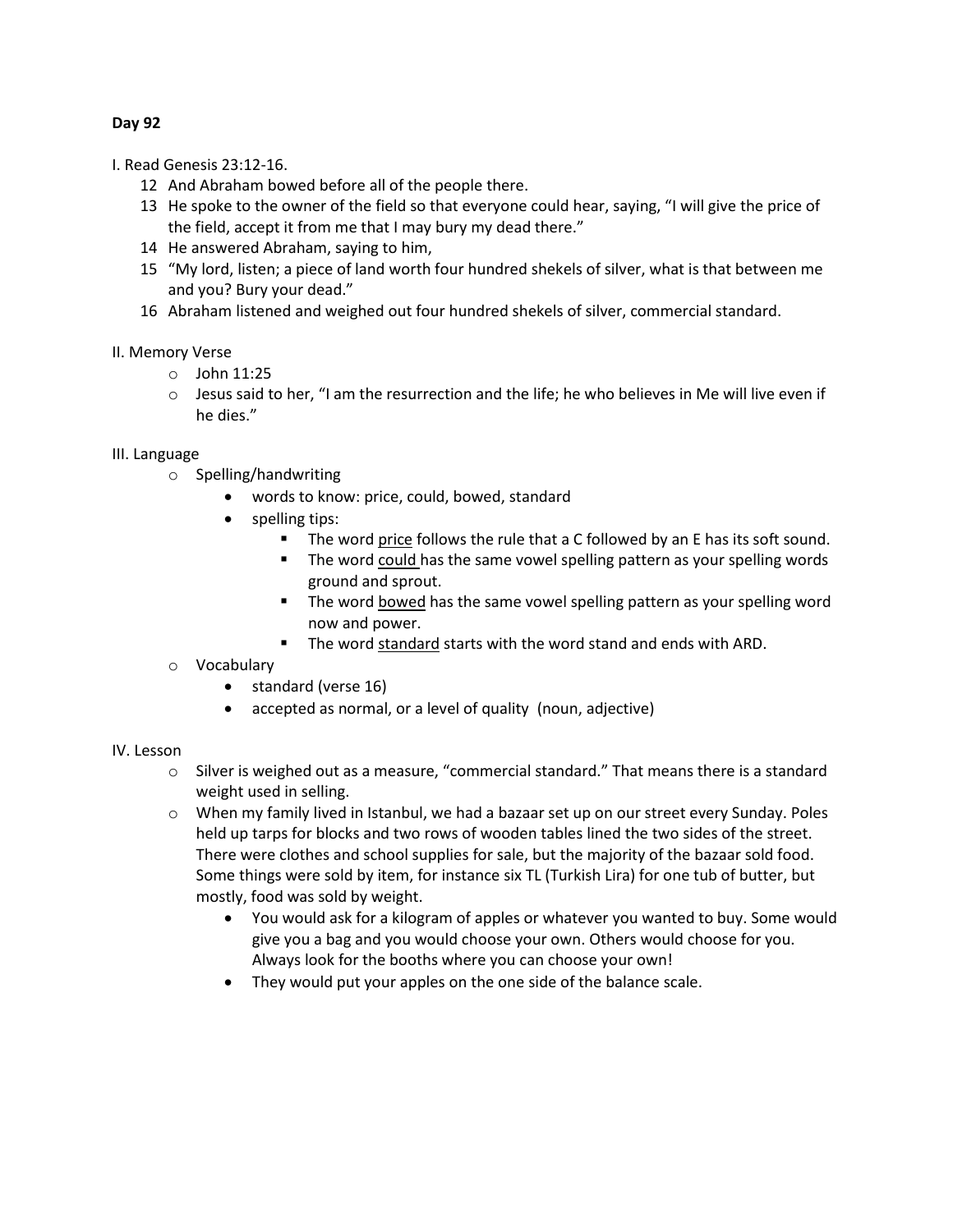

- They would put their commercial standard weight on the other side of the balance.
	- Weights could be for a half kilo, or for one or two kilos. A kilo is short for kilogram. It's a little more than two pounds.
- Then there are two types of sellers.
	- One would throw in an extra apple to tip the scale in your favor. The heavier side will be lower than the other. They didn't want to wait for the scale to be perfectly balanced, but they made sure you got your money's worth.
	- The other type of seller would work really hard to balance the scale. They would take out the big, beautiful apple that you chose carefully, and they would grab a smaller bruised one and throw it in to balance the scale out. They wanted to make sure you didn't get more than you paid for.
- o There's another experience that's common at the bazaar. It's *haggling*, discussing the price to try to get the best deal for yourself.
- $\circ$  If I was ever offered a price by a smooth talker like Ephron, I would have haggled. In many parts of the Middle East, it is expected. You aren't told the "real" price. They expect you to make a lower offer. In some places the tourist books will tell you to offer one third of the price you were told. So if they said 30 dollars, you would say 10. They would say 25. You would say 15. Then you could agree on 20.
	- It's not that simple of course. You go back and forth. They say what great quality it is. You say you can get it cheaper elsewhere. They say it's beautiful. You say there are others just like it.
- $\circ$  Sometimes they will be staunch on their price and then you have to decide if you want to pay it. Sometimes you will get the lower price and they will look defeated!
	- This reminds me of another Bible verse.
- o Recall: What does it mean to haggle? What tool is used in weighing?
	- a scale or balance scale
	- to argue the price of something to try to get the better deal (or just a fair deal)
- o Explore more: Make a balance. You could use a long spoon or ruler over a chair and try to get it to balance.